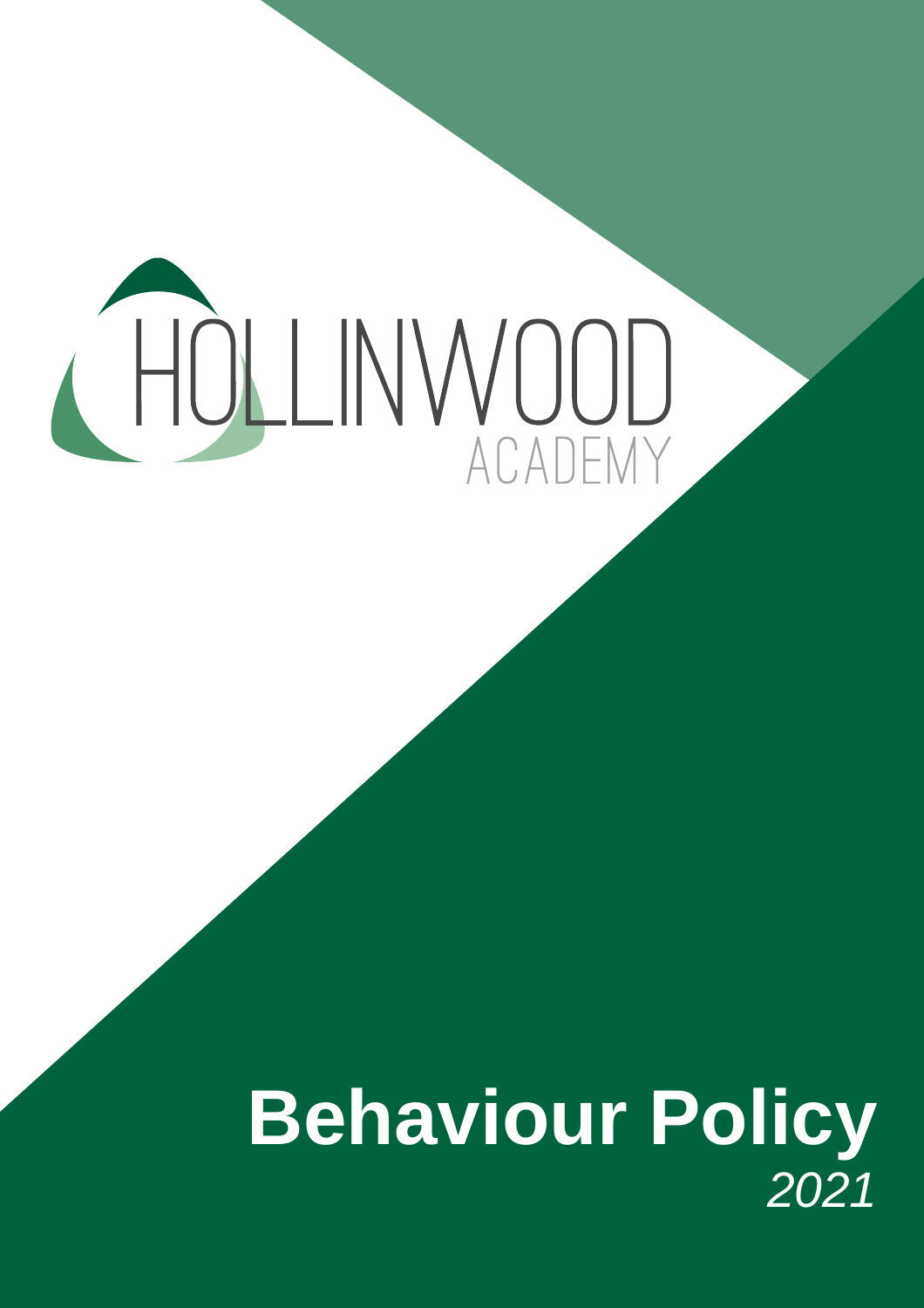| <b>Document Control Information</b>      |                                                                                                                                                                                                                                                                                                                |                             |                                                |                                       |                     |                                                          |  |  |
|------------------------------------------|----------------------------------------------------------------------------------------------------------------------------------------------------------------------------------------------------------------------------------------------------------------------------------------------------------------|-----------------------------|------------------------------------------------|---------------------------------------|---------------------|----------------------------------------------------------|--|--|
| Document Title, Issue and Date           |                                                                                                                                                                                                                                                                                                                |                             |                                                |                                       |                     |                                                          |  |  |
| Behaviour Policy, Issue 1, November 2021 |                                                                                                                                                                                                                                                                                                                |                             |                                                |                                       |                     |                                                          |  |  |
| <b>Review Period:</b><br>Annually        |                                                                                                                                                                                                                                                                                                                |                             |                                                | <b>Review Committee:</b><br>Governors |                     |                                                          |  |  |
| Revision History (most recent first)     |                                                                                                                                                                                                                                                                                                                |                             |                                                |                                       |                     |                                                          |  |  |
| Author                                   |                                                                                                                                                                                                                                                                                                                |                             | Summary of changes                             |                                       | <i><b>Issue</b></i> | <b>Date Authorised</b>                                   |  |  |
| Natalie Gordon                           | New policy                                                                                                                                                                                                                                                                                                     |                             |                                                |                                       | 1                   | November 2021                                            |  |  |
| Authorisation                            |                                                                                                                                                                                                                                                                                                                |                             |                                                |                                       |                     |                                                          |  |  |
| Approved By:                             |                                                                                                                                                                                                                                                                                                                |                             | <b>Full Governing Body</b>                     |                                       |                     |                                                          |  |  |
| Date Approved:                           | 06th December 2021                                                                                                                                                                                                                                                                                             |                             |                                                |                                       |                     |                                                          |  |  |
| Date of Next review:                     |                                                                                                                                                                                                                                                                                                                | December 2022               |                                                |                                       |                     |                                                          |  |  |
| Document Owner &<br>Reviewer:            |                                                                                                                                                                                                                                                                                                                | <b>SLT/Governors</b>        |                                                |                                       |                     |                                                          |  |  |
| <b>Equality Impact</b>                   |                                                                                                                                                                                                                                                                                                                |                             |                                                |                                       |                     |                                                          |  |  |
| <b>Statement</b>                         | We welcome feedback on this document and the way it<br>operates. We are interested to know of any possible or actual<br>adverse impact that may affect any groups in respect of any of<br>the equalities act 2010 protected characteristics.<br>The person responsible for equality impact assessment for this |                             |                                                |                                       |                     |                                                          |  |  |
| document is Laura Millard/Natalie Gordon |                                                                                                                                                                                                                                                                                                                |                             |                                                |                                       |                     |                                                          |  |  |
| Screening                                |                                                                                                                                                                                                                                                                                                                |                             | the impact has been assessed as:               |                                       |                     | This document has been screened by the Equality Team and |  |  |
|                                          |                                                                                                                                                                                                                                                                                                                | ப<br>$\mathsf{L}$<br>$\Box$ | Not applicable<br>Low<br>Medium<br>$\Box$ High |                                       |                     |                                                          |  |  |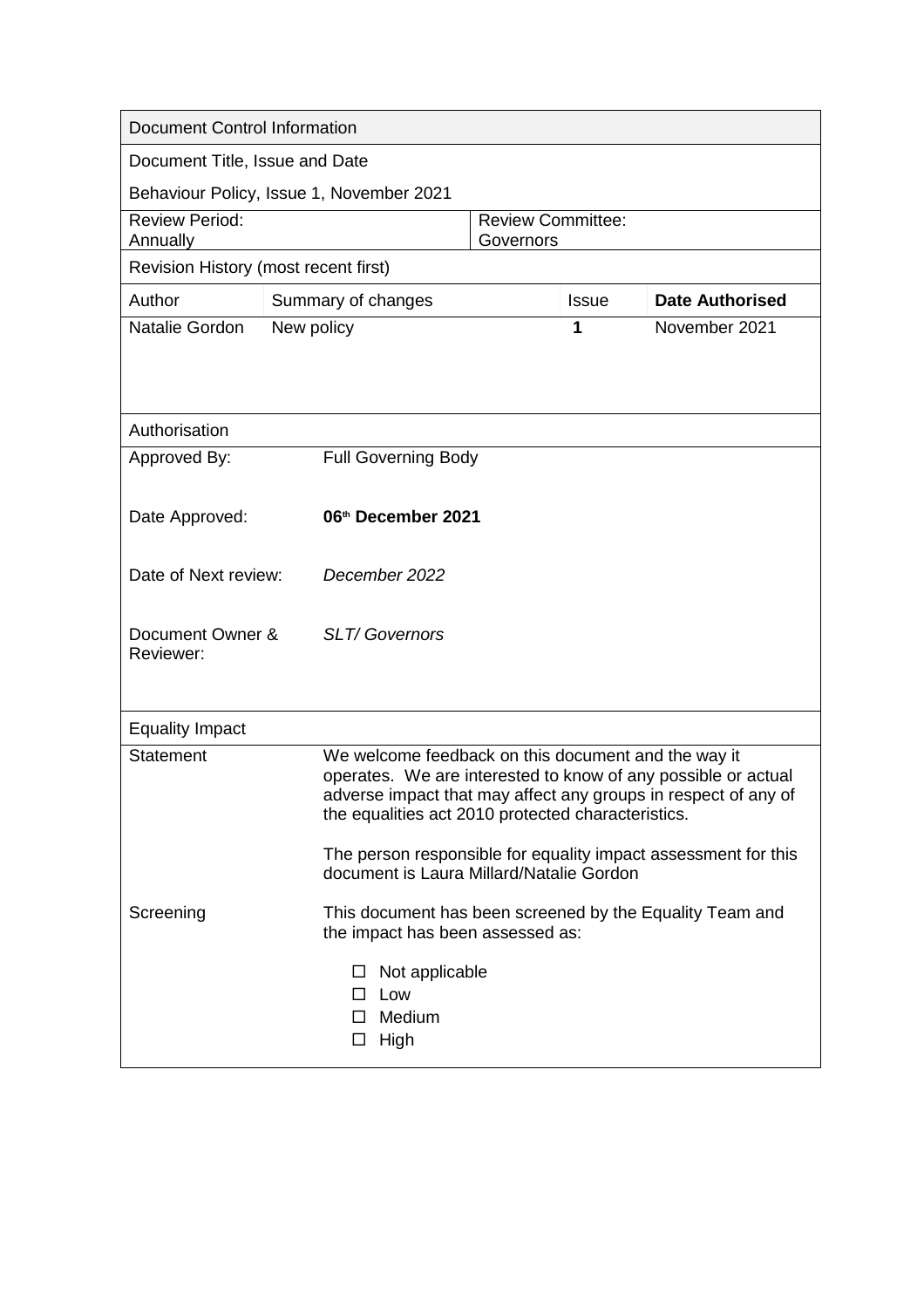### **Contents**

- 1. Aims/Policy statement: Ensuring outstanding behaviour and attitudes for learning at Hollinwood Academy
- 2. Rewarding positive behaviour
- 3. Behaviour strategies
- 4. Sanctions in practice
- 5. Serious breach of the Academy's behaviour policy
- 6. Anti-bullying procedures
- 7. Sexism and Sexual harassment
- 8. Peer on peer abuse
- 9. Searching, screening and confiscation with students
- 10.Use of reasonable force/Team Teach
- 11. Allegations of abuse against staff
- 12.Radicalisation and Extremism
- 13.Other useful documents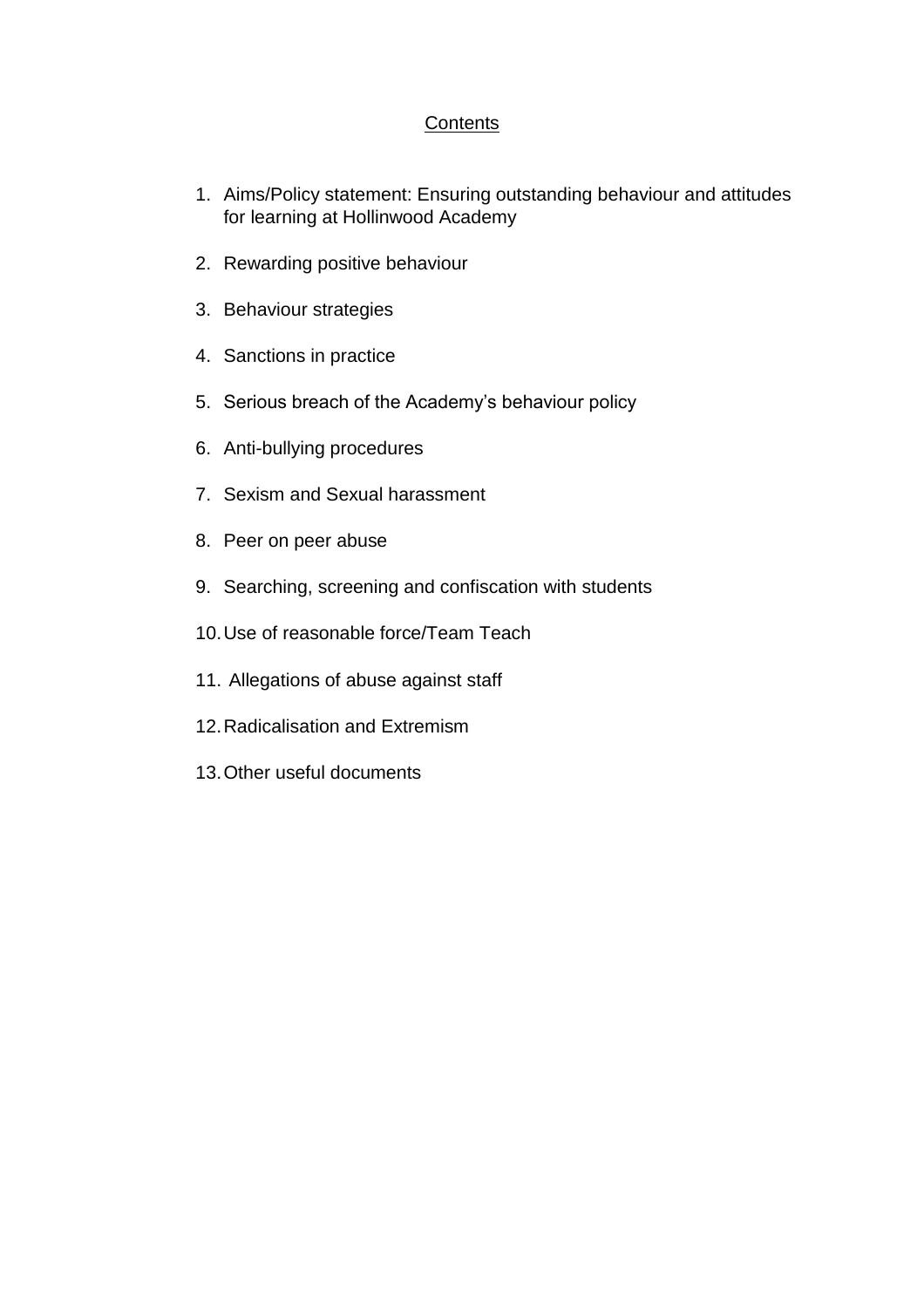#### **1. Aims/Policy statement: Ensuring outstanding behaviour and attitudes for learning at Hollinwood Academy.**

- 1.1. This policy has been written based on the following guidance from the Department of Education (DfE):
	- $\triangleright$  DfE: Behaviour and Disciplines in academys (2014)
	- ➢ DfE: Keeping Children Safe in Education (2021)
	- ➢ NPCC When to call the police. Guidance for academys and colleges
	- ➢ DfE: Searching, Screening and Confiscation (2018)
	- ➢ DfE: Sexual violence and sexual harassment between children in academys and colleges
	- ➢ DfE: Exclusions from maintained academys, Academies and student referral units in England (2017).

1.2. This policy must be read in conjunction with our: Anti-bullying, Online Safety, Drugs, Use of mobile phones, Child Protection and Safeguarding policies.

1.3. This policy applies to all at Hollinwood Academy. All staff, children and young people, are entitled to be valued as individuals, experience and achieve success and feel positive about themselves and others.

1.4. We encourage excellent behaviour at all times through high standards and expectations, clear policy and an ethos that promotes discipline and mutual respect amongst children and young people and between staff, children and young people.

1.5. All staff understand that a consistent approach in the use of the C-System is important to helping children and young people progress in the following key areas: academic, social and emotional.

1.6. Hollinwood Academy expectations:

- All children and young people to show respect to each other and staff.
- Parents to encourage their children to show respect and support our authority to discipline children and young people.
- A whole academy approach to managing and improving behaviour across academy using in house systems consistently and appropriately.

1.7. The Government provide us with the authority we require to ensure our learning environment remains safe, nurturing, structured and inclusive where teachers can effectively teach and children can effectively learn.

1.8. Key points:

• All employed staff at Hollinwood Academy have the authority to issues rewards and sanctions which occur in academy and, in some circumstances, outside academy, particularly where the academies name has been brought into disrepute as a result of a young person's behaviour choices.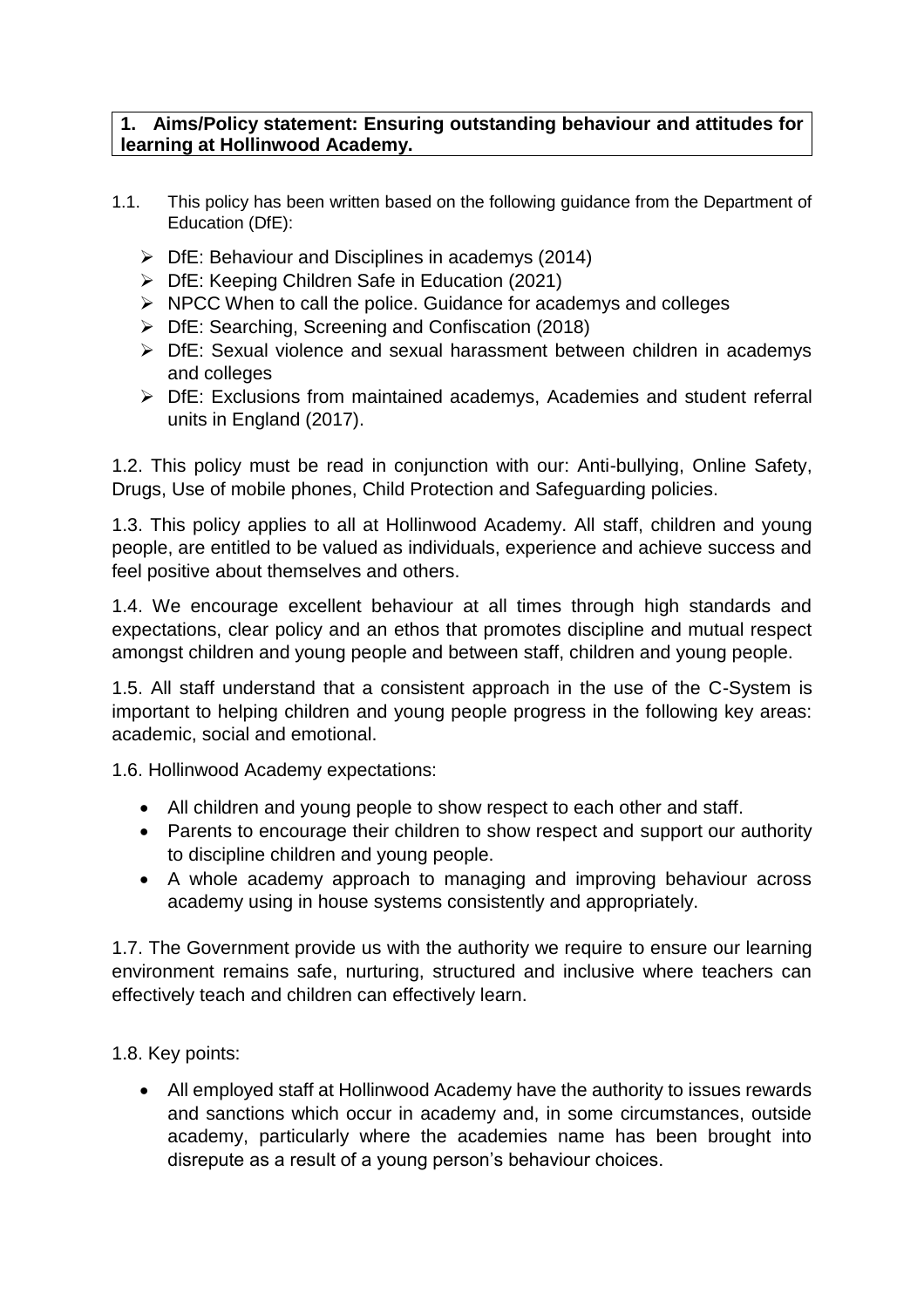- We have the authority to issue sanctions that include: detention at break or lunch, reflection, fixed term exclusions and in extreme cases, permanent exclusion.
- Staff have the authority to search without consent if they have concerns for children and young people's safety. Staff can confiscate property.
- Staff are trained in Team Teach and have the authority to use reasonable force to prevent children and young people: injuring themselves or others or damaging property.
- All incidents of bullying will be investigated immediately with appropriate action taken. Please refer to our Anti-bullying policy.
- All incidents or allegations of sexual harassment and/or sexual violence will be investigated immediately and appropriate actions will be taken.

# **2. Positive behaviours and Rewards**

2.1. Our ethos is underpinned by our Academy values to be: Caring, Creative, Inspiring, Passionate, Innovative, Trusting. We seek to create an atmosphere, where the emphasis is on praise and encouragement, while accepting that there will be a need to support those who find it difficult to maintain acceptable behaviour and conduct.

2.2. Children and young people who demonstrate a commitment to the core values in lessons and around academy will be rewarded with star of the week certificates, positive postcards, reward trips, rewards afternoons. Evidence for Learning captures progress and wow moments and this is shared with parents daily.

2.3. Head teacher awards are given out each half term and this is celebrated on the academy's blog.

2.4. All staff are encouraged to recognise the efforts children and young people make in lesson and around academy in respect of their positive behaviour and attendance, in the help and respect they offer to adults and other children and young people. These form the basis for rewarding children and young people through the academys reward system.

2.5. Staff will reward positive behaviour through:

- Verbal praise
- Written praise in the marking of work
- Displaying of work to build self-esteem
- Referral to form tutor, subject teacher, pastoral leaders, SLT, headteacher and/or governors for subject specific awards and recognition awards/events.
- Contact with parents/carers through positive postcard, phone call home, letter or email.
- Celebration events
- Certificates, privileges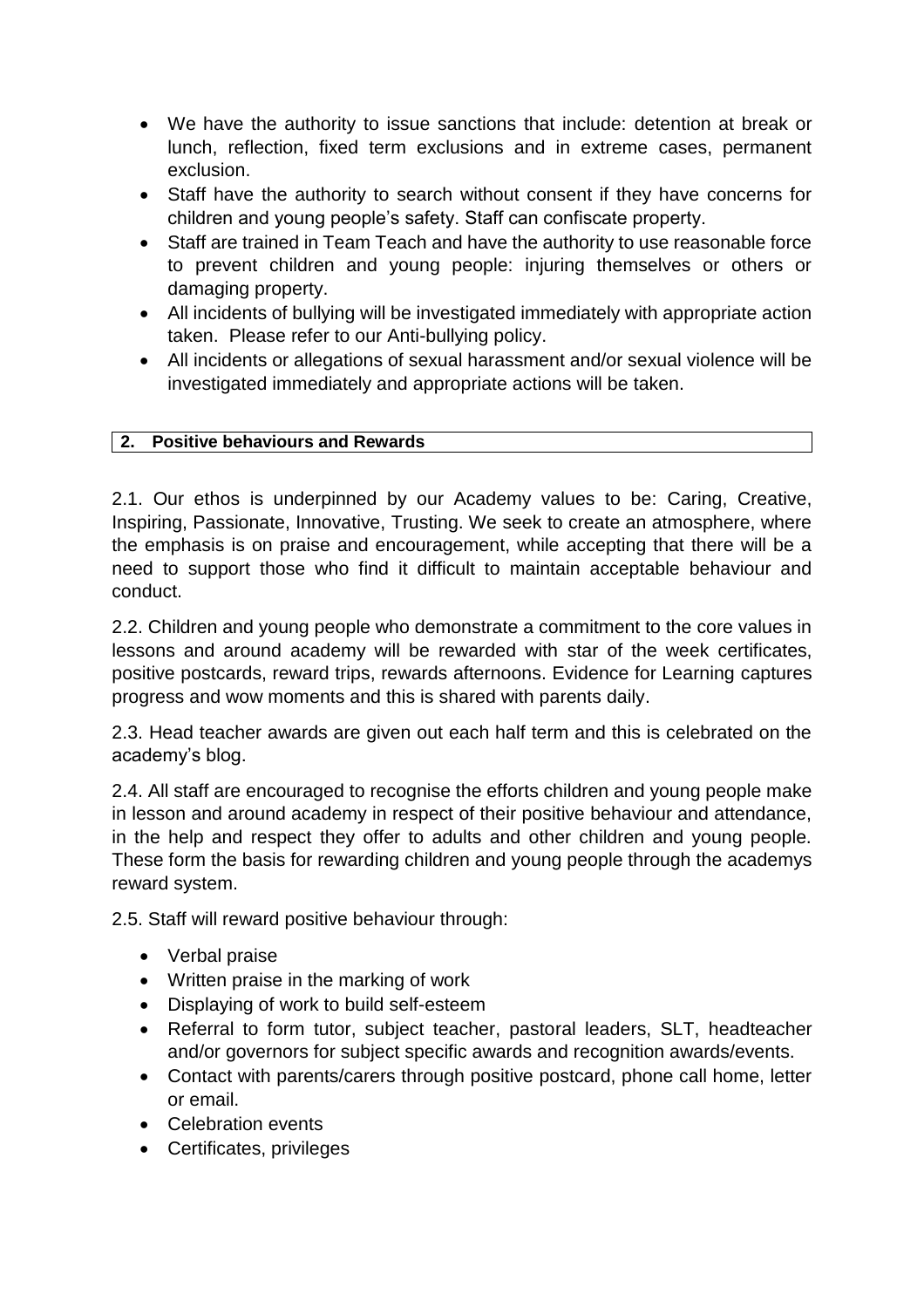#### **3. Behaviour strategies.**

3.1. At Hollinwood Academy we are proactive in our commitment to promote and provide a range of behaviour strategies:

3.2. Support systems are in place such as: reflection, pastoral leads, form tutors, peer support, focus groups, academy council, teaching assistants, specialist support lead, academy counsellor and annual review meetings.

3.3. The use of the reflection room promotes positive learning behaviours in the classrooms that allow for all learners to learn.

3.4. Our in-house support is strengthened by external agency support, services include: healthy young minds, SALT, OT, EP, Social care, YOT, police, Early Help, Oldham EWMH team, HI, VI, academy nurse.

3.5. Staff work closely and effectively with families to help them to sustain children and young people's positive behaviour in the home. Strategies are shared with families for consistency and support; this helps children and young people to develop self-management and resilience in all contexts.

3.6. Referrals to our specialist learning environment.

3.7. Focused interventions are provided to prevent and support

3.8. Broad and balanced curriculum that provides education to primary and secondary children and young people focussing on: cyber-bullying, bullying through social media and prejudice-based bullying related to SEN, sex, race, religion and belief, disability, sexual harassment, peer on peer abuse, sexual orientation or gender reassignment.

3.9. Academy rules are visually reinforced throughout the academy and there is a behaviour system in place that is clear and concise and adhered to by students.

3.10. There is a staged approach for students that do not adhere to the behaviour systems.

3.11. A rewards system is used across academy to promote excellent behaviour for learning. These are understood by all and consistently implemented by staff.

3.12. Behaviour plans are in place for some children and young people to ensure there is a consistent approach in supporting them be able to self-regulate and effectively and safely manage their emotions and behaviours. All plans are updated regularly with the children and young people's input.

3.13. British Values are promoted across academy. We ensure all children and young people have a voice that is listened to. We promote democratic processes such as organised votes to elect academy councillors. Each class has a representative that will attend fortnightly council meetings.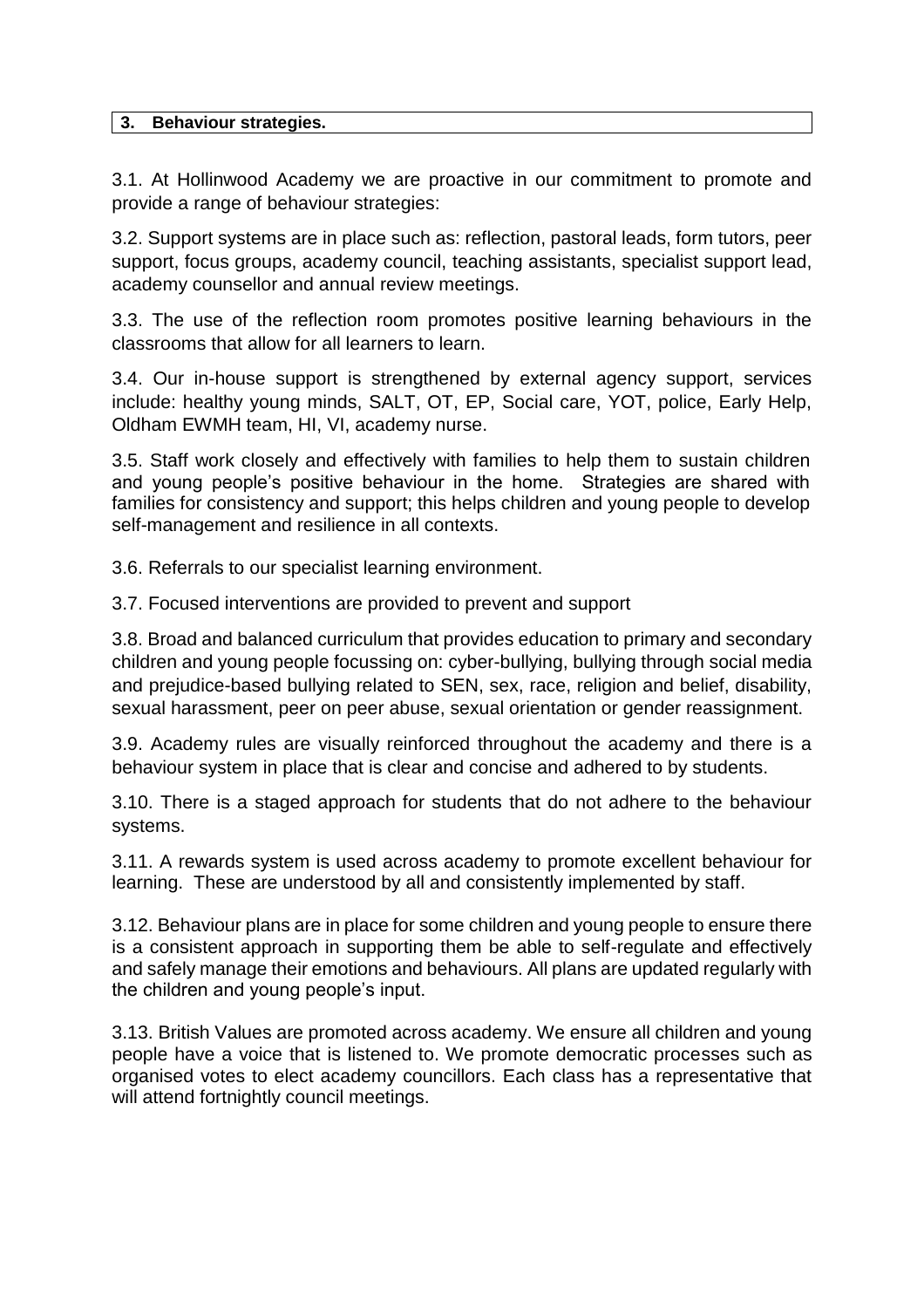#### **4. Sanctions in practice**

4.1. Sanctions will be applied for unacceptable/undesirable behaviours. These behaviours may include:

- Threatening behaviour towards staff and/or other children and young people.
- Physical violence and/or aggression
- Verbal abuse
- Damaging property
- Persistently disrupting learning
- Persistent low-level disruption (see below for examples)

4.2. Low-level disruption seriously affects the learning of children and young people and disrupts the learning environment.

4.3. Low-level disruption can be identified in a variety of form. The list below is not exhaustive.

- Failure to follow instructions
- Frequently off task/not engaging in learning
- Displaying behaviour that prevents learning for other children and young people
- General defiance to staff
- Disrespectful responses to staff

4.4. Sanctions are based on the principle of the Academy values of being: Caring, Creative, Inspiring, Passionate, Innovative, Trusting and a staged C-system.

4.5. The C- system. All behaviours can move throughout the C system depending on the context and persistence of the behaviour leading up to a C5 (high level behaviours).

| C <sub>1</sub>                                                                                                        | C <sub>2</sub>                                                                                            | C <sub>3</sub>                                                                                               | C <sub>4</sub>                                                                                                      | C <sub>5</sub>                                                                            |  |  |
|-----------------------------------------------------------------------------------------------------------------------|-----------------------------------------------------------------------------------------------------------|--------------------------------------------------------------------------------------------------------------|---------------------------------------------------------------------------------------------------------------------|-------------------------------------------------------------------------------------------|--|--|
| <b>First warning</b>                                                                                                  | <b>Second warning</b>                                                                                     | <b>Detention</b>                                                                                             | <b>Reflection</b>                                                                                                   | <b>External</b>                                                                           |  |  |
|                                                                                                                       |                                                                                                           |                                                                                                              |                                                                                                                     | exclusion                                                                                 |  |  |
| <b>Examples include:</b>                                                                                              | <b>Examples include:</b>                                                                                  | <b>Examples include:</b>                                                                                     | <b>Examples include:</b>                                                                                            | <b>Examples include:</b>                                                                  |  |  |
| (S) Not handing in<br>phones<br>(P/S) Not listening to<br>the teacher<br>(P/S) Excessive talking<br>(P/S) Being noisy | Continuing to exhibit<br>above behaviours<br>Exiting class without<br>reason<br>Inappropriate<br>language | Persistent<br>disruption and<br>failing to comply<br>Loosing temper<br>with staff/ students<br>Open defiance | Continuing to<br>exhibit all of the<br>aforementioned<br>behaviours<br>Absconding<br>Destroying<br>academy property | Serious damage to<br>academy property<br>Seriously hurting<br>somebody staff /<br>student |  |  |
| (P/S) Not getting on<br>with work<br>(P/S) Being out of<br>seats without reason                                       | Inappropriate<br>gestures                                                                                 | <b>Bullying</b>                                                                                              | and resource<br>Violence towards<br>staff/students<br>Stealing                                                      |                                                                                           |  |  |

 $S =$  Secondary  $P =$  Primary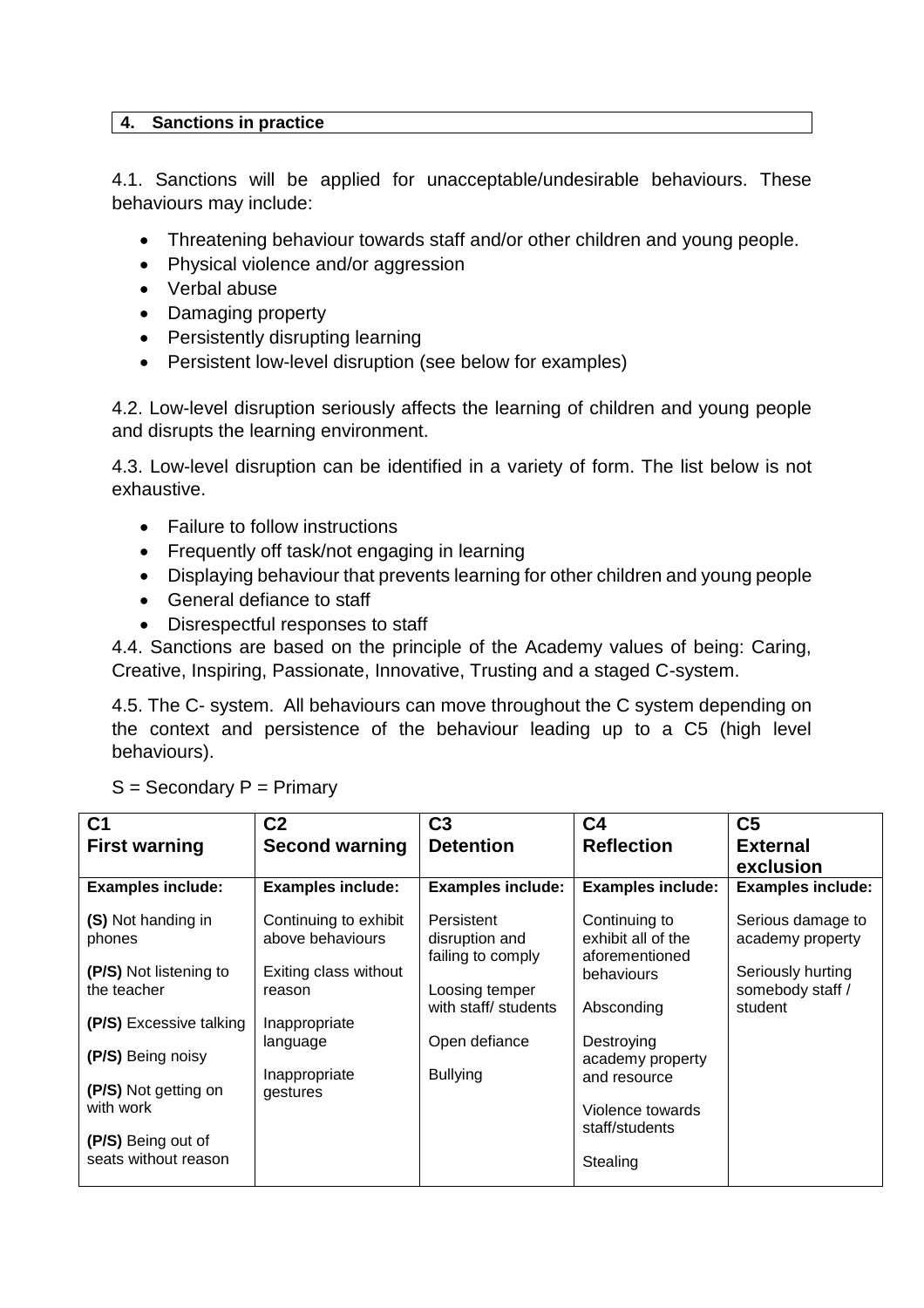| (P/S) Preventing<br>others from being able<br>to work      |  |  |
|------------------------------------------------------------|--|--|
| (P/S) Refusal to do<br>work                                |  |  |
| (P/S) Refusal to follow<br>instructions                    |  |  |
| (P/S) Loud and loutish<br>behaviour in corridors           |  |  |
| (P/S) Failure to comply<br>when others are in<br>isolation |  |  |
| (P/S) Eating and<br>drinking in lessons                    |  |  |
| (P/S) Chewing gum                                          |  |  |

### Misuse of mobile phones.

| <b>HOLLINWOOD</b>                                                                   |                          |                                            |                  |                                           |                                             |                           | Acceptable Use of Personal Devices              |                           |                     |                  |
|-------------------------------------------------------------------------------------|--------------------------|--------------------------------------------|------------------|-------------------------------------------|---------------------------------------------|---------------------------|-------------------------------------------------|---------------------------|---------------------|------------------|
| <b>Type of misuse</b>                                                               | 3 requests then:         | pastoral team<br>through CPOMs<br>Refer to | Parents informed | removed<br>Internet access<br>for 2 weeks | Phone/personal device<br>privileges removed | Parents to collect device | Internet access removed<br>until further notice | Parents to attend meeting | Follow up workshops | Refer to PREVENT |
| Playing games during lessons                                                        | ✓                        | ✓                                          | ✓                | ✓                                         |                                             |                           |                                                 |                           |                     |                  |
| Refusal to hand phone in during registration                                        | $\checkmark$             | ✓                                          | ✓                |                                           |                                             |                           |                                                 |                           |                     |                  |
| Phone/personal device out in lessons                                                | $\overline{\mathcal{I}}$ | ✓                                          | ✓                |                                           |                                             |                           |                                                 |                           |                     |                  |
| Continuous refusal to hand in personal device                                       |                          | ✓                                          |                  |                                           |                                             | ✓                         |                                                 | ✓                         | $\checkmark$        |                  |
| Taking photos/videos of other pupils/staff                                          |                          | ✓                                          | ✓                |                                           | ✓                                           |                           |                                                 |                           | $\checkmark$        |                  |
| Using another person's username and password                                        |                          | ✓                                          | ✓                | $\overline{\checkmark}$                   |                                             |                           |                                                 |                           |                     |                  |
| Viewing inappropriate material<br>(bad language, violent games etc.)                |                          | ✓                                          | $\checkmark$     | $\checkmark$                              | ✓                                           |                           |                                                 |                           | $\checkmark$        |                  |
| Sending offensive, sexual or threatening messages                                   |                          | ✓                                          | ✓                |                                           | ✓                                           | ✓                         | ✓                                               | J                         | ✓                   | ✓                |
| Viewing offensive or extreme material<br>(pornographic, racist or religious hatred) |                          | ✓                                          | ✓                |                                           | ✓                                           | ✔                         | ✓                                               | ✓                         | $\checkmark$        | ✓                |

4.6. Children and young people are encouraged and supported to make the right choices using a hierarchy of strategies.

4.7. At C1-2 strategies might include:

- Provide positive instructions
- Praise behaviour which does comply and focus on it
- Tactical ignoring
- Clear explanations of how to get back on track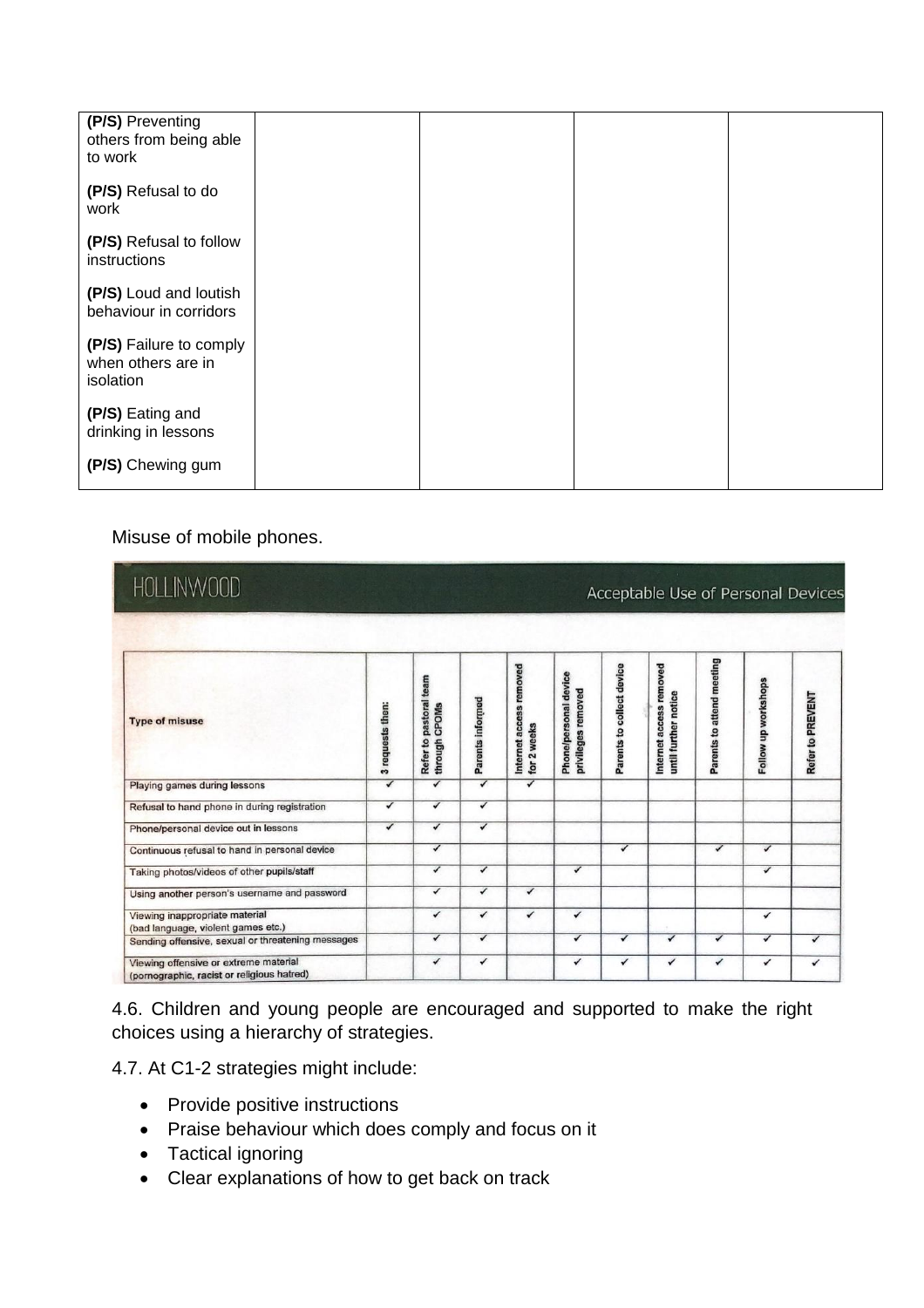- Give a reminder of the rule
- Using non-verbal ques such as gesture, symbols.
- Offer a choice to move seats
- Offer the option to take time out/o for a walk
- Use strategies from individual behaviour plans

4.8. The above will still apply when children and young people reach stage C3. A detention will be issued at this stage due to failing to comply with the above.

4.9. If children and young people reach stage C4 they will be removed from the lesson and required to work in the reflection room for a period of time (depending on the severity of the behaviour)

#### 4.10. **Reflection.**

When placed in the reflection room, children and young people are supported to reflect on their behaviours. Their behaviour plan may be updated during this time if it is felt necessary. The period in reflection will depend on the severity of the behaviours and will range from 1 period to a full day.

4.11. Children and young people who are regularly placed in the reflections room (C4) may receive additional sanctions as well as other support strategies highlighted below:

- Meeting with parents arranged
- Pastoral support plan
- Staged report
- Referral for external agency support (HYM, Prevent, Early Help, Social care, police etc.)
- SLE referral
- Alternative provision arranged
- Exclusion (C5): fixed term or permanent.

4.12. Hollinwood Academy aims to keep exclusions to a minimum. A decision to exclude any child or young person is not taken likely. An exclusion is issued as a result of high-level behaviour which is illegal, extreme or dangerous. This may include: property damage, kicking or throwing chairs or other furniture, using aggressive threats to either staff or other children and young people, physical or sexual assault, racist conduct, bringing a banned item into school such as a weapon (see item 9 page 11) etc. the list is not exhaustive. When an exclusion is issued it provides time for us to investigate incidents and for students to reflect on their actions.

#### **5. Serious Breach of Hollinwood Academy's Behaviour Policy.**

5.1 The Headteacher's authority to exclude.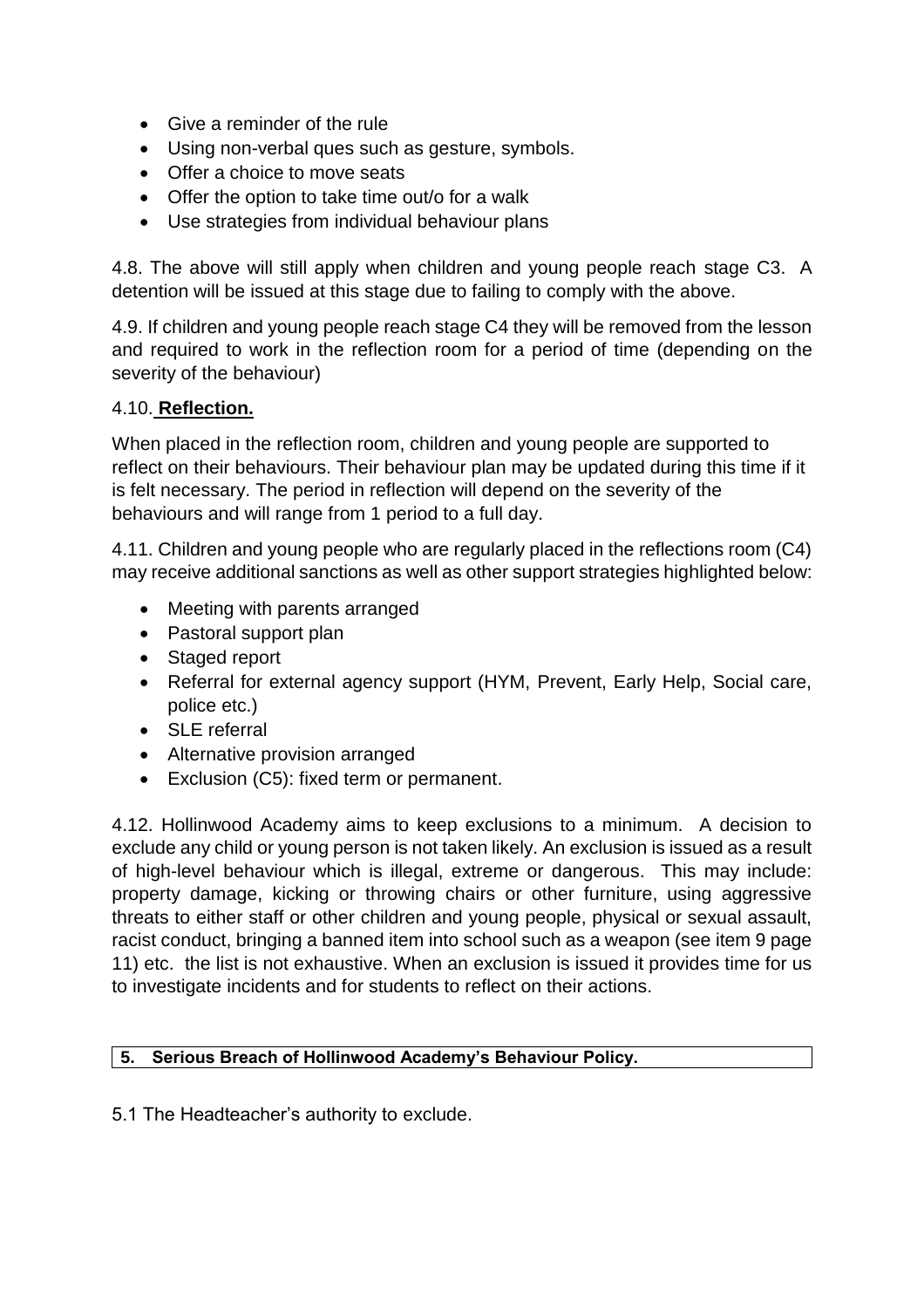- The Headteacher of the academy/Academy can exclude a child or young person on the ground of disciplinary, a serious breach of the rules/expectations or on health and safety grounds.
- In the Headteachers absence a Deputy Headteacher may exclude if reasonable attempts made to contact the Headteacher have been unsuccessful.
- A child or young person may be excluded for one or more fixed periods (up to a maximum of 45 academy days in a single academic year), or permanently.
- A fixed period exclusion does not have to be for a continuous period. In exceptional cases, usually where further evidence has to come to light, a fixed period exclusion may be extended or converted to a permanent exclusion.
- Children and young people whose behaviour at lunchtime is disruptive may be excluded from the Academy premises for the duration of the lunchtime period. In such cases the legal requirements in relation to exclusion, such as the Headteacher's duty to notify parents, still apply. Lunchtime exclusions are counted as half a day.
- The behaviour of students outside Hollinwood Academy can be considered as grounds for exclusion.
- The Headteacher may withdraw an exclusion that has not been reviewed by the governing body.
- When establishing the facts in relation to an exclusion decision the Headteacher must apply the civil standards of proof i.e. 'on the balance of probabilities' it is more likely than not that a fact is true, rather than the criminal standard of 'beyond reasonable doubt'
- Headteachers and Governing Bodies must take account of their duties in relation to Special Educational Needs (SEN) when administering the exclusion process. This includes having regard to the SEN code of practice.

5.2*.* For full documentation and DfE guidance see 'Exclusion from Maintained Academy's, Academies and PRU's' in England – a guide for those with legal responsibilities in relation to exclusion.

# **6. Anti-Bullying Procedures (see also Anti-Bullying Policy)**

6.1. The purpose of this policy is to promote consistency of approach and to create a climate in which all types of bullying is unacceptable. We ensure that all members of Hollinwood Academy are able to recognise acts of bullying and we endeavour to create a climate where everyone feels confident and safe to speak out.

# **7. Sexual Harassment and Sexual Violence**

7.1. Hollinwood Academy has a zero-tolerance approach to sexual harassment and sexual violence.

• **Sexual violence –** rape, assault by penetration**,** or sexual assault (intentional touching)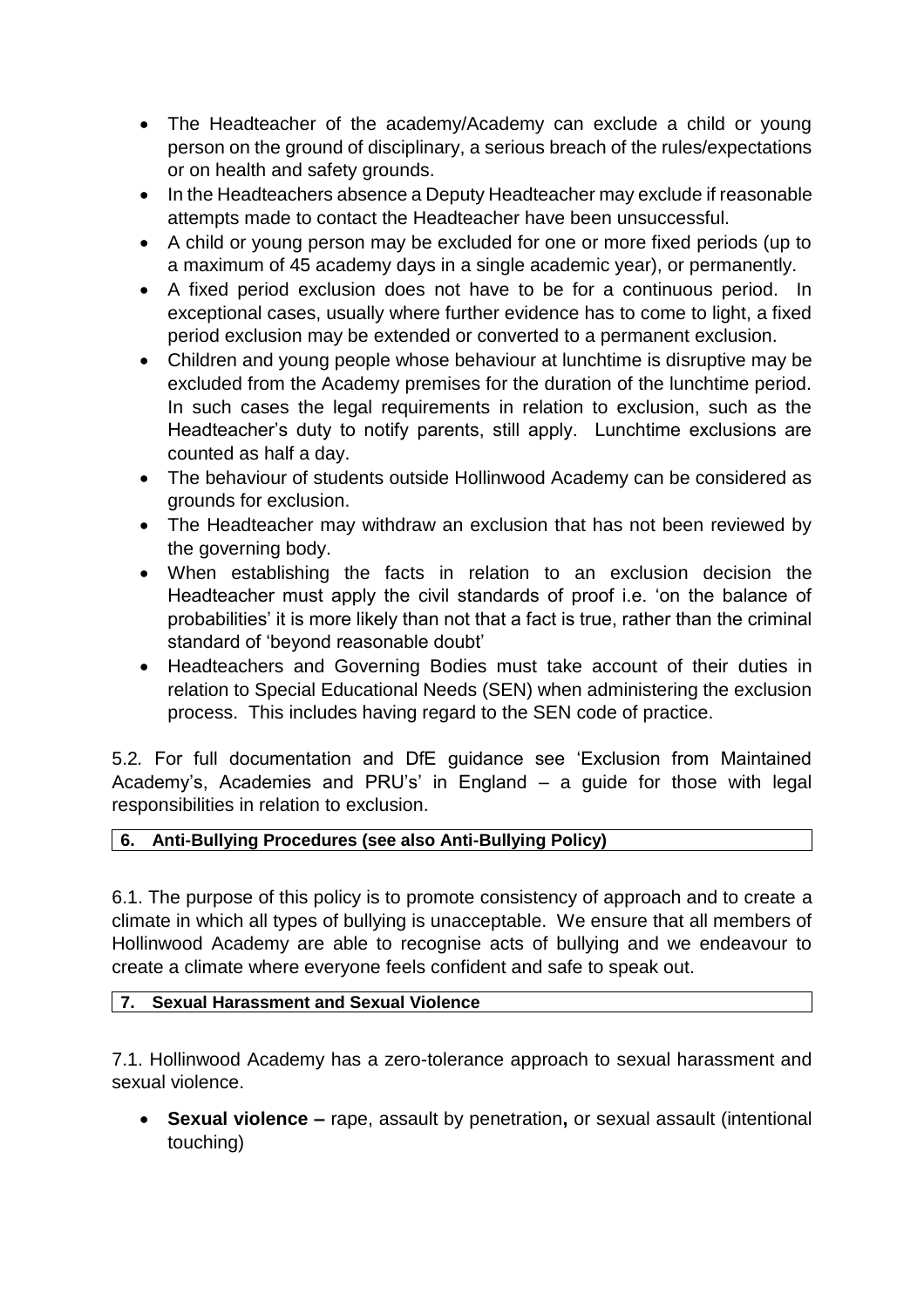• **Sexual harassment** – unwanted conduct of a sexual nature – such as sexual comments, sexual jokes, haunting, physical behaviour like interfering with clothes, or online harassment such as sexting.

7.2. Reports of rape and assault by penetration are likely to be especially difficult with regard to the victim, and close proximity with the alleged perpetrator(s) is likely to be especially distressing. Whilst the academy establishes the facts of the case and starts the process of liaising with children's social care and the police, the alleged perpetrator(s) should be removed from any classes they share with the victim.

7.3. The Academy will carefully consider how best to keep the victim and alleged perpetrator(s) a reasonable distance apart on academy premises (including during any before or after school-based activities) and on transport to and from the school or college, where appropriate. These actions are in the best interests of all children involved and should not be perceived to be a judgment on the guilt of the alleged perpetrator(s).

7.4. For other reports of sexual violence and sexual harassment, the proximity of the victim and alleged perpetrator(s) and considerations regarding shared classes, sharing academy premises and school transport, should be considered immediately

7.2. Our response to all incidents will be:

- Proportionate
- Considered
- Supportive
- Decided on a case-by-case basis

7.3. Hollinwood Academy promotes a culture of respect, acceptance and diversity. We encourage children and young people to have a voice, making it easier for them to call out incidents and harder for anyone to get away with sexist or inappropriate sexual behaviour.

7.4. When there has been a report of sexual violence, the designated safeguarding lead (or a deputy) will make an immediate risk and needs assessment, engaging with children's social care and specialist services as required.

7.5. We are committed to making our Academy an inclusive environment.

7.6. All victims are reassured that they are being taken seriously and that they will be supported and kept safe.

7.7. While we do not tolerate any form of sexual harassment or violence we will not demonise anyone, we will support and listen to all children and young people involved.

7.8. The alleged perpetrator (s) will be offered support in an attempt to change their behaviour.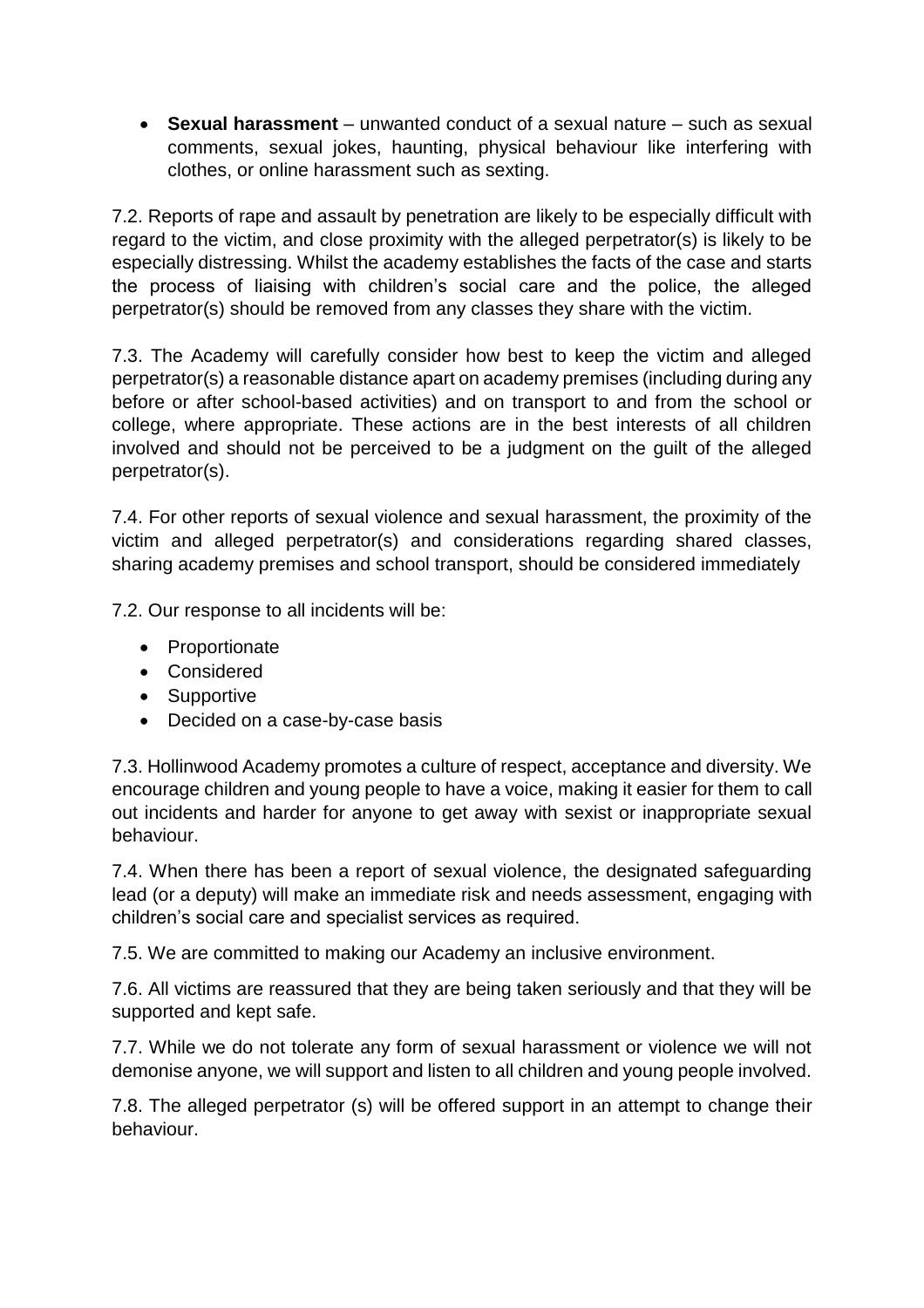7.9. Different sanctions will be appropriate for different levels of sexual harassment and sexual comments.

- After all incident's parents will be informed
- After serious incident's the police will be informed.

7.10. Sanctions may include:

- A verbal warning
- A letter/phone call to parents
- Detention
- Staged monitoring report
- Internal intervention
- External intervention (including the police)
- A period in reflection (length dependent on incident)
- Fixed-term (length dependent on incident) or permanent exclusion

7.9. All incidents, no matter how small will be logged on CPOMS.

7.10. Important considerations will include:

- the wishes of the victim in terms of how they want to proceed. This will however need to be balanced with the school's duty and responsibilities to protect other children
- The nature of the alleged incident(s), including whether a crime may have been committed and/or whether Harmful Sexualised Behaviour has been displayed
- The ages of the children involved
- The developmental stages of the children involved
- Any power imbalance between the children. For example, is the alleged perpetrator(s) significantly older, more mature or more confident? Does the victim have a disability or learning difficulty?
- If the alleged incident is a one-off or a sustained pattern of abuse (sexual abuse can be accompanied by other forms of abuse and a sustained pattern may not just be of a sexual nature);
- Are there ongoing risks to the victim, other children, adult students or school staff
- Other related issues and wider context, including any links to child sexual exploitation and child criminal exploitation.

7.11. We will always take the children and young people's safety and wellbeing seriously. We will listen to them, act on their concerns and we will not tolerate any form of abuse.

7.12. We are supportive and protective in our approach to zero-tolerance. By reporting an incident, we are benefitting everyone:

- The victim (s):by stopping the problem and getting the help and support they need
- Other people: by preventing the same thing happening to anyone else.
- The alleged perpetrator (s): catching problematic behaviour early can help them avoid criminal offences later in life.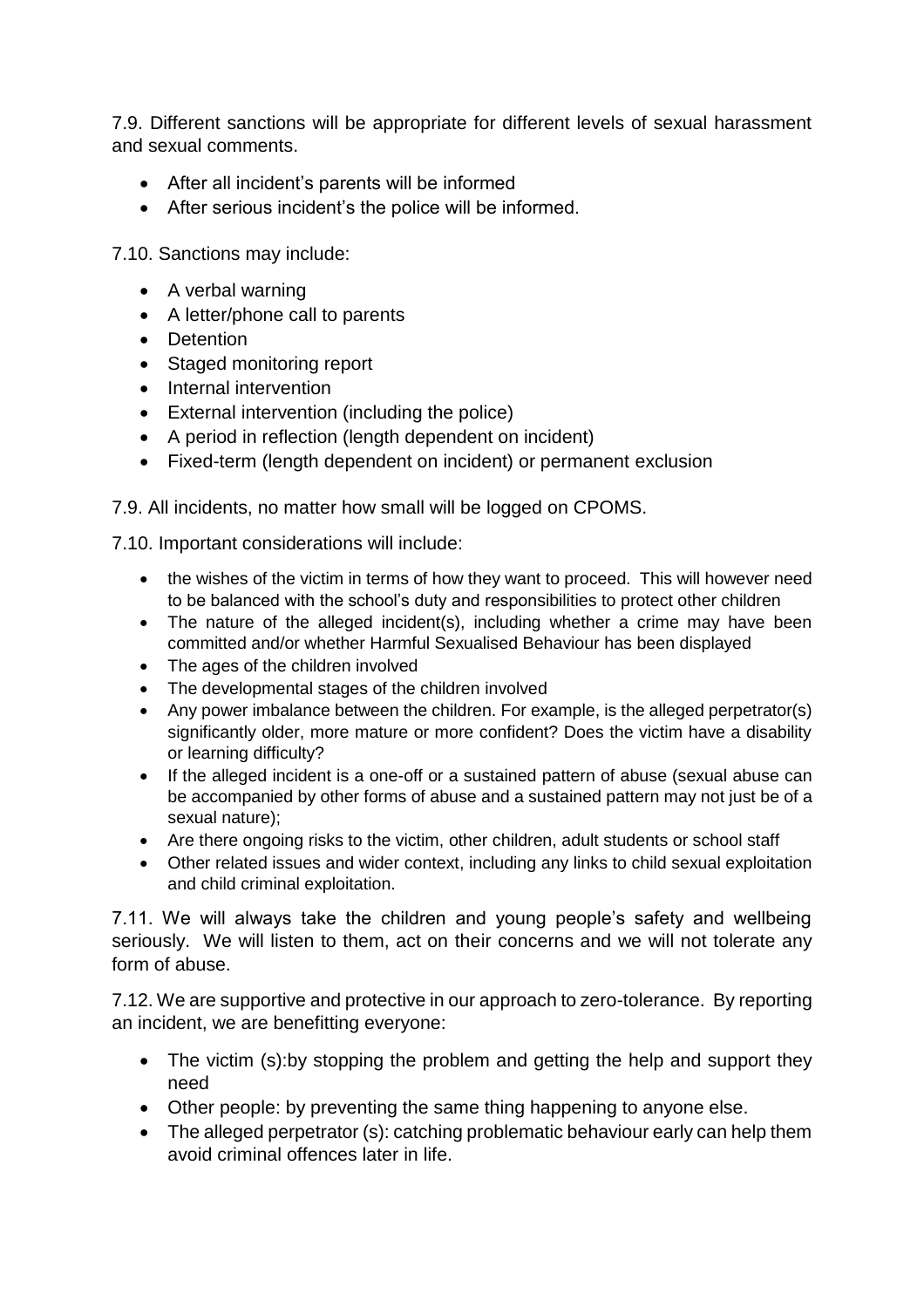7.13. We promote healthy relationships throughout our RSE/HRE curriculum, covering important areas such as:

- Consent
- What respectful behaviour looks like
- Body confidence and self-esteem
- Healthy relationships
- Body changes and puberty

#### **8. Peer on peer abuse**

8.1. Peer on peer abuse is not tolerated and will be responded to immediately.

8.2. Peer on peer abuse is most likely to include, but may not be limited to:

- Bullying (including cyberbullying, prejudice-based and discriminatory bullying);
- Abuse in intimate personal relationships between peers; Physical abuse such as hitting, kicking, shaking, biting, hair pulling, or otherwise causing physical harm (this may include an online element which facilitates, threatens and/or encourages physical abuse);
- Sexual violence, 11 such as rape, assault by penetration and sexual assault; (this may include an online element which facilitates, threatens and/or encourages sexual violence);
- Sexual harassment, 12 such as sexual comments, remarks, jokes and online sexual harassment, which may be standalone or part of a broader pattern of abuse; causing someone to engage in sexual activity without consent, such as forcing someone to strip, touch themselves sexually, or to engage in sexual activity with a third party;
- Consensual and non-consensual sharing of nude and semi-nude images and/or videos13 (also known as sexting or youth produced sexual imagery)
- Up skirting, which typically involves taking a picture under a person's clothing without their permission, with the intention of viewing their genitals or buttocks to obtain sexual gratification, or cause the victim humiliation, distress or alarm.
- Initiation/hazing type violence and rituals (this could include activities involving harassment, abuse or humiliation used as a way of initiating a person into a group and may also include an online element).

8.3. In the event of any of the above behaviours, appropriate sanctions/consequences will apply. These may include:

- A verbal warning
- A letter/phone call to parents
- Detention
- Staged monitoring report
- Internal intervention
- External intervention (including the police)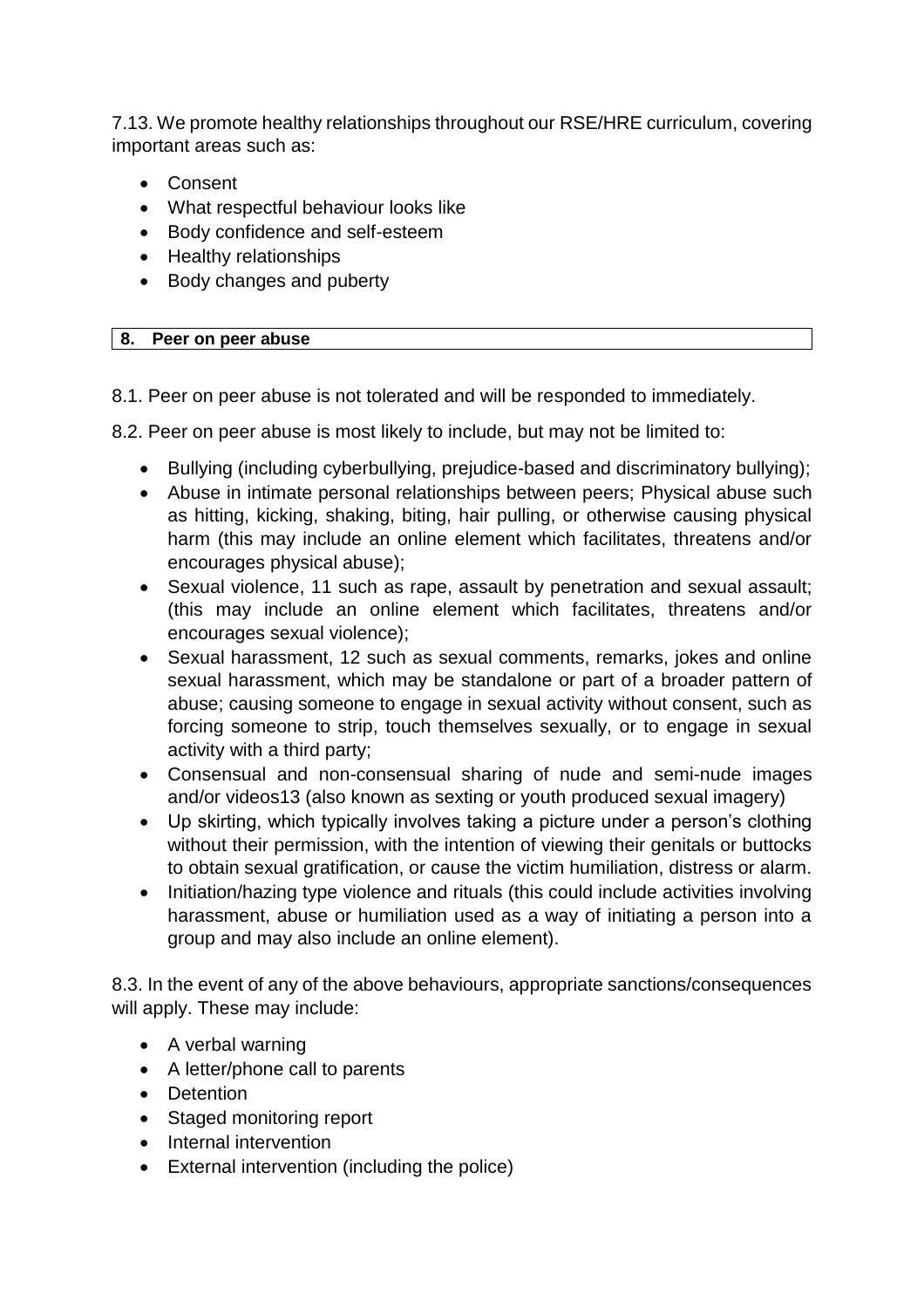- A period in reflection (length dependent on incident)
- Fixed-term (length dependent on incident) or permanent exclusion

8.4. All incidents, no matter how small are logged on CPOM's

# **9. Searching, screening and confiscation with students**

9. The guidance below is based on the guidance from the DfE: Searching, screening and confiscation.

9.1. Hollinwood Academy staff can search children and young people with their consent for any item. Headteachers and staff authorised by the Headteacher have the authority to search students or their possessions, without consent, where they suspect the child or young person has a 'prohibited item'.

9.2. Prohibited items are:

- Knives and weapons
- Replica weapons (BB guns)
- Alcohol
- Illegal drugs and legal highs (see also Drugs and Substance Misuse policy)
- Stolen items
- Tobacco and cigarette papers
- E-Cigerettes
- Fireworks
- Pornographic images
- Any article that has been or likely to be used to commit an offence, cause personal injury or damage to property.
- Any item banned by the Academy rules which has been identified in the rules as an item which may be searched for (such as energy drinks)

9.3. Where possible, 2 members of staff will be present during the search. However, this may not be reasonably practical. In some circumstances, for example where there is suspicion the child or young person is carrying a knife or other bladed article, the police may be called to perform the search.

9.4. Staff can use such force as is reasonable, given the circumstances, when conducting a search for any of the above items.

9.5. Controlled drugs, other substances, stolen items and extreme pornography will be handed to the police. Alcohol, cigarettes or smoking paraphernalia will be destroyed by staff at Hollinwood Academy. Other banned items will be retained by the Academy until the end of each term. Parents/carers may collect these items.

9.6. Staff have authority to seize any prohibited items found as a result of a search. They can also seize any item, however found, which they consider harmful or detrimental to Hollinwood Academy's discipline.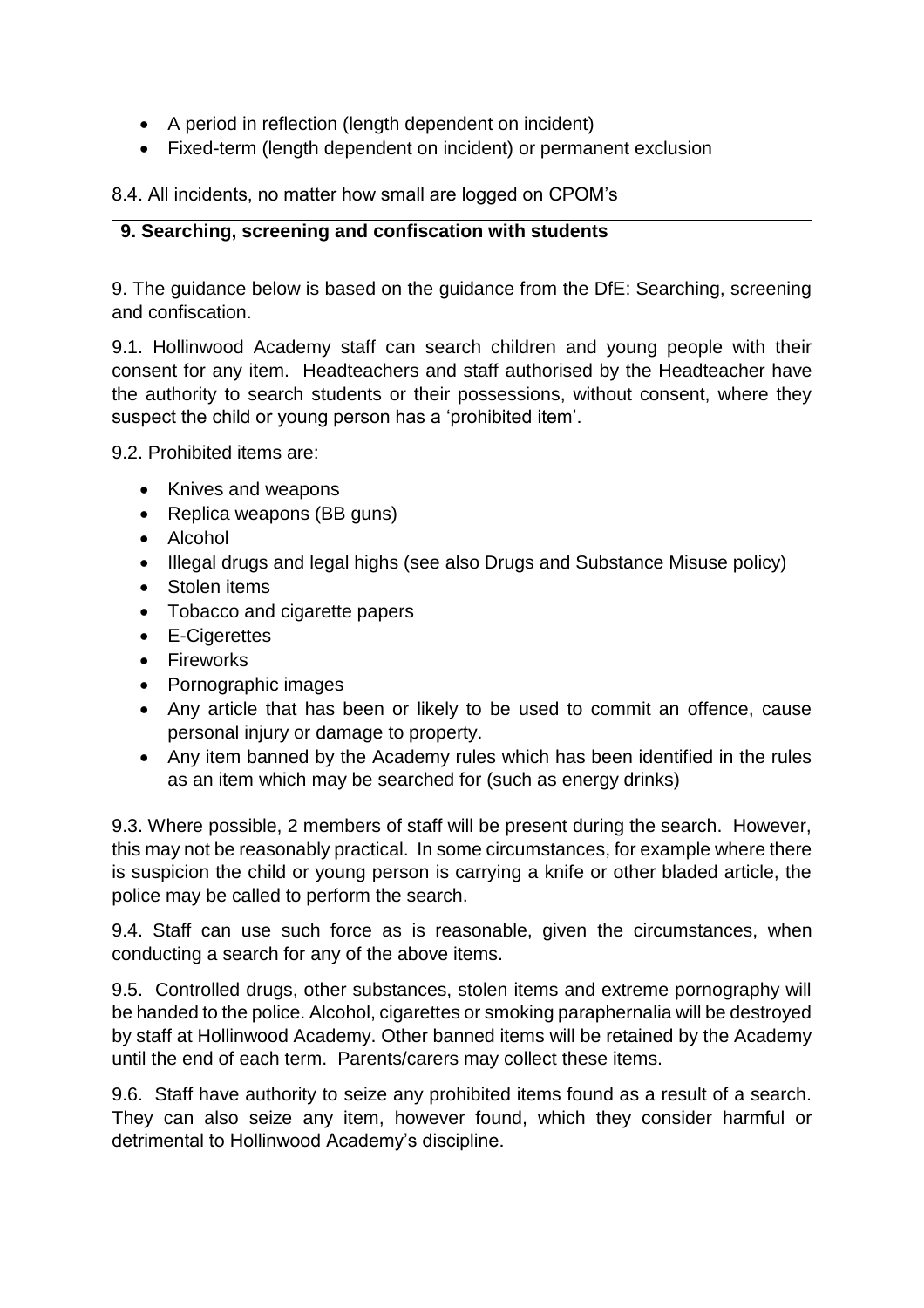9.7. We do not currently screen children and young people. However, we reserve the right to do so and we do not have to allow any person access to the building if they refuse. This is not classed as exclusion but will be recorded as an unauthorised absence.

#### **10. Reasonable force/Team Teach.**

**All Academy staff have authority to use reasonable force to prevent children and young people committing an offence, injuring themselves or others, damaging property, and to maintain good order and discipline across academy.**

10.1. The term 'reasonable force' covers the broad range of actions used that involve a degree of physical contact with children and young people.

10.2. 'Reasonable in the circumstances' means using no more force than is needed

10.3. Force is usually used either to control or restrain.

10.4. Control means either passive physical contact, such as standing between children and young people or blocking a child or young person's path, or active physical contact such as guiding children and young people by the arm away from a risky or escalating situation.

10.5. Restrain means to physically hold back and bring a child or young person under control. This intervention is used in more extreme circumstances, for example:

- When breaking up a fight.
- To prevent violence or injury to a child or any other person.
- When a child or young person absconds.
- To prevent a student from attacking a member of staff or another student.

10.6. Staff at Hollinwood Academy are trained in Team Teach. This positive behaviour training programme provides staff with the confidence and strategies they need to deescalate challenging situations and reduce the need for physical intervention.

10.7. Team Teach training equips staff with the knowledge and skills to manage distressed behaviours and conflicts safely and respectfully.

#### We will work closely with other organisations and agencies

10.8. We work closely with external agencies such as the Police and Children's social care and will make referrals to these organisations where relevant to do so, for example in circumstances where a crime has been committed. This can be for behaviour both inside and outside of the Academy.

#### Communicating with parents

10.9. The Academy does not require parental consent to use force on a student, however as good practice parents will always be informed if their child has been involved in a serious incident when the use of force has been required.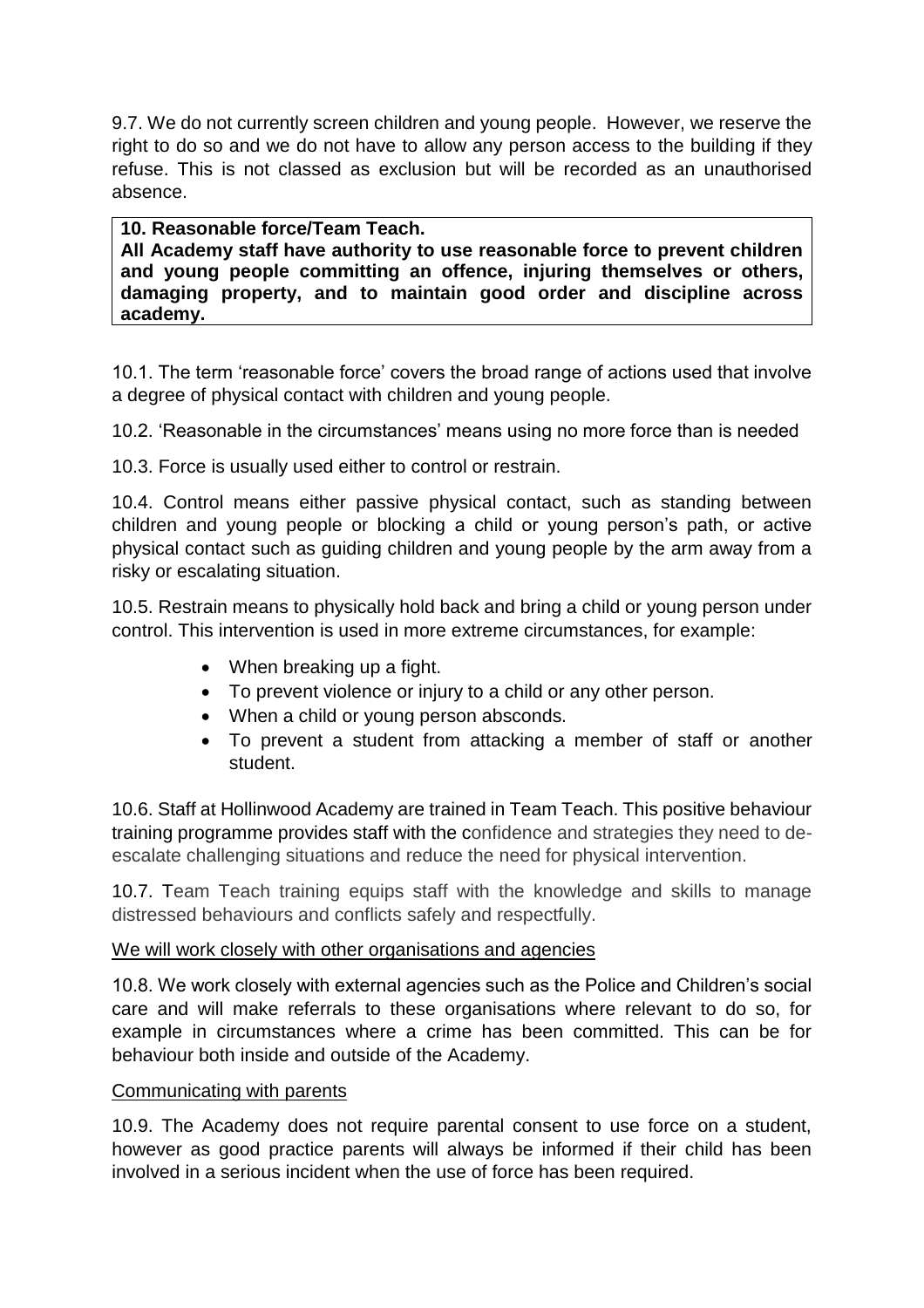# **11. Allegations of abuse against staff**

11.1. Allegations of abuse will be taken seriously and the Academy will ensure we deal with allegations quickly in a fair and consistent way that provides effective protection for the child and supports the person who is the subject of the allegation. Every effort must be made to maintain confidentiality and guard against unwanted publicity while an allegation is being investigated. Suspension will not be used as an automatic response when an allegation has been reported.

# **12. Radicalisation and Extremism**

12.1. Radicalisation is defined as the act or process of making a person more radical or favouring of extreme or fundamental changes in political, economic or social conditions, institutions or habits of the mind.

12.2. Extremism is defined as the holding of extreme political or religious views.

12.3. We will not tolerate extremist activity of any sort, which creates an environment for radicalising individuals and could lead them on a pathway towards terrorism.

12.4. Our curriculum promotes respect, tolerance and diversity, this is strengthened by our core values to be Caring, Creative, Inspiring, Passionate, Innovative, Trusting. Children and young people are encouraged to share their views and recognise that they are entitled to have their own different beliefs which should not be used to influence others.

12.5. Staff are fully informed, through staff training days, of the threats, risks and vulnerabilities that are linked to radicalisation; they are aware of the process of radicalisation and how to identify it early on.

12.6. There are a number of behaviours which may indicate a child or young person is at risk of being radicalized or exposed to extreme views. These include:

- Spending increasing time in the company of other suspected extremists
- Changing their style of dress or personal appearance to accord with the group
- Day to day behavior becoming increasingly centered on extremist ideology, group or cause.
- Loss of interest in friends and activities.
- Using insulting or derogatory names to another group
- An increase in prejudice-related incidents committed by that person such as: physical or verbal assault, provocative behavior, damage to property, derogatory name calling, possession of prejudice related materials, prejudice related ridicule or name calling, refusal to cooperate, attempts to recruit to